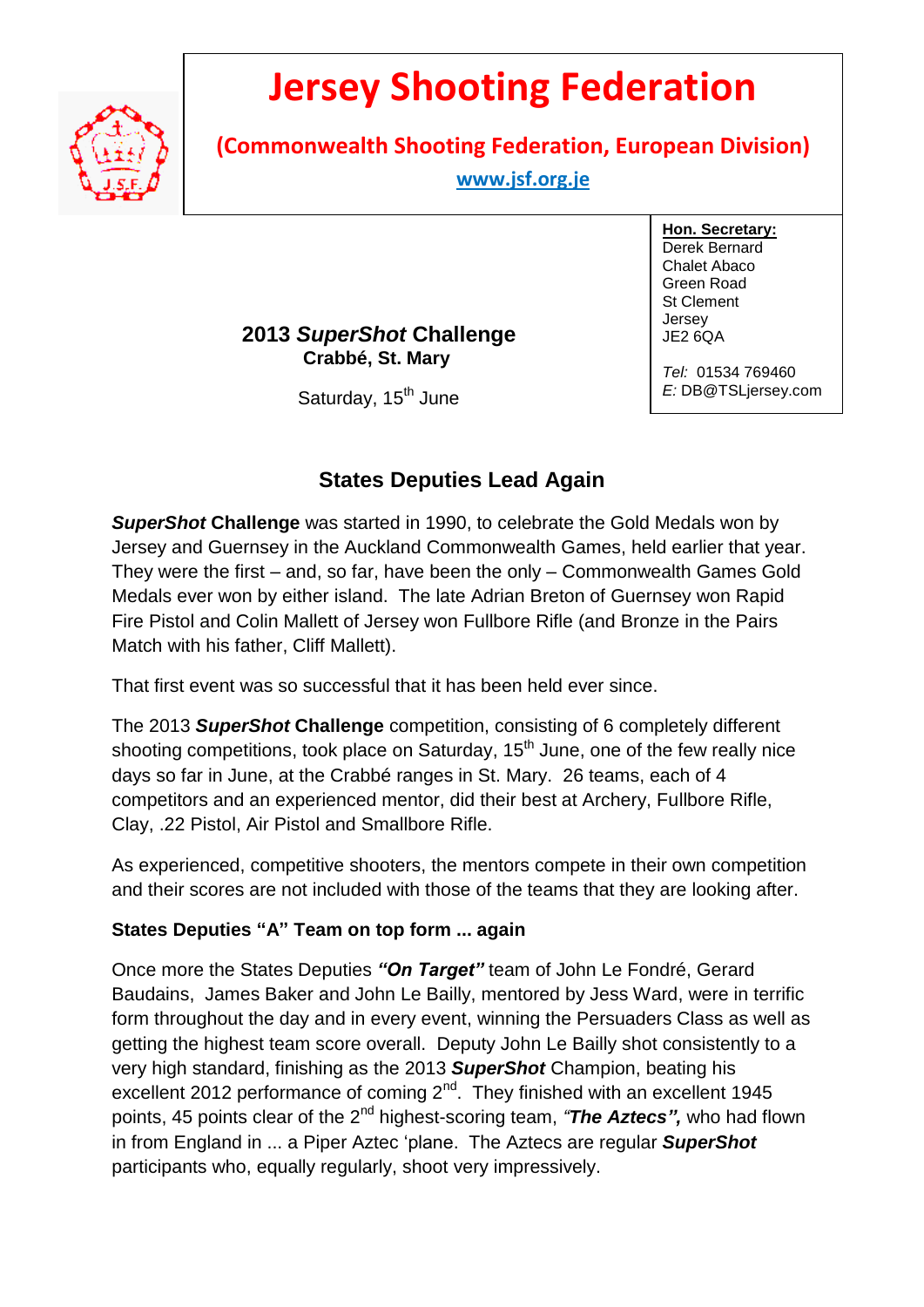#### **Terrific Performance by Teenagers**

Perhaps even more praiseworthy were *"The Misfires",* a team of young teenagers in 3 rd place overall in the *SuperShot* team championship. Charlie Gicquel, Connor Christie, Matthew Bree and mentor Jonny Payn, were very ably captained by Alex Tucker to an impressive total of 1849.

#### **Peter Quimby is Top Mentor 4 times in a row**

Mentor Jonny Payn who, with brother Sam, is always one of the top *SuperShot* performers, was well on form to come  $3<sup>rd</sup>$  in the Mentors' championship, just 1 point behind David Turner in  $2^{nd}$  place and 3 points behind Peter Quimby, who has now achieved the amazing feat of winning the Mentor championship 4 times in succession.

Ex-Westminster MP Martyn Jones enjoyed his first *SuperShot* last year so much that he returned this year with his own team, including Amanda Taylor and Mike and Mary Eveleigh, mentored by Mick Cotillard. Mike is the Senior Firearms Officer at BASC, after a career in the police. Mike was one of only 3 competitors to get a perfect Clay score.

#### **Ladies Championship won by visitor**

Mary Eveleigh had problems with Air Pistol, but shot extremely well in every other discipline to win the *SuperShot* Ladies class with 470, from Stephanie Henwood with 456 and Amy Hall with 431.

Of all the many outstanding individual performances, perhaps Stephanie Henwood's was the most remarkable of all. She has no background as a target shooter and only had *SuperShot* practise sessions at rifle and archery. Until the actual *SuperShot* competition she had never even fired a shotgun. Yet she scored a maximum 100 in Clay and an average of 76 right across all the events. A demonstration of outstanding natural coordination. Hopefully she will take up the sport and be shooting for Jersey in the not-too-distant future.

#### **Raffle**

Shona Weir and Damien Chaddock ran a brilliant raffle, which raised nearly £700 and very effectively filled the time between the last competition ending and the announcement of the results.

#### **Good Causes**

When all sponsorship monies are in, the total funds raised by this year's *SuperShot* seem likely to be close to £10,000, which will be shared between the Jersey Hospice [\(www.jerseyhospicecare.com\)](http://www.jerseyhospicecare.com/), Les Amis [\(www.lesamis.org.je\)](http://www.lesamis.org.je/) and the Jersey